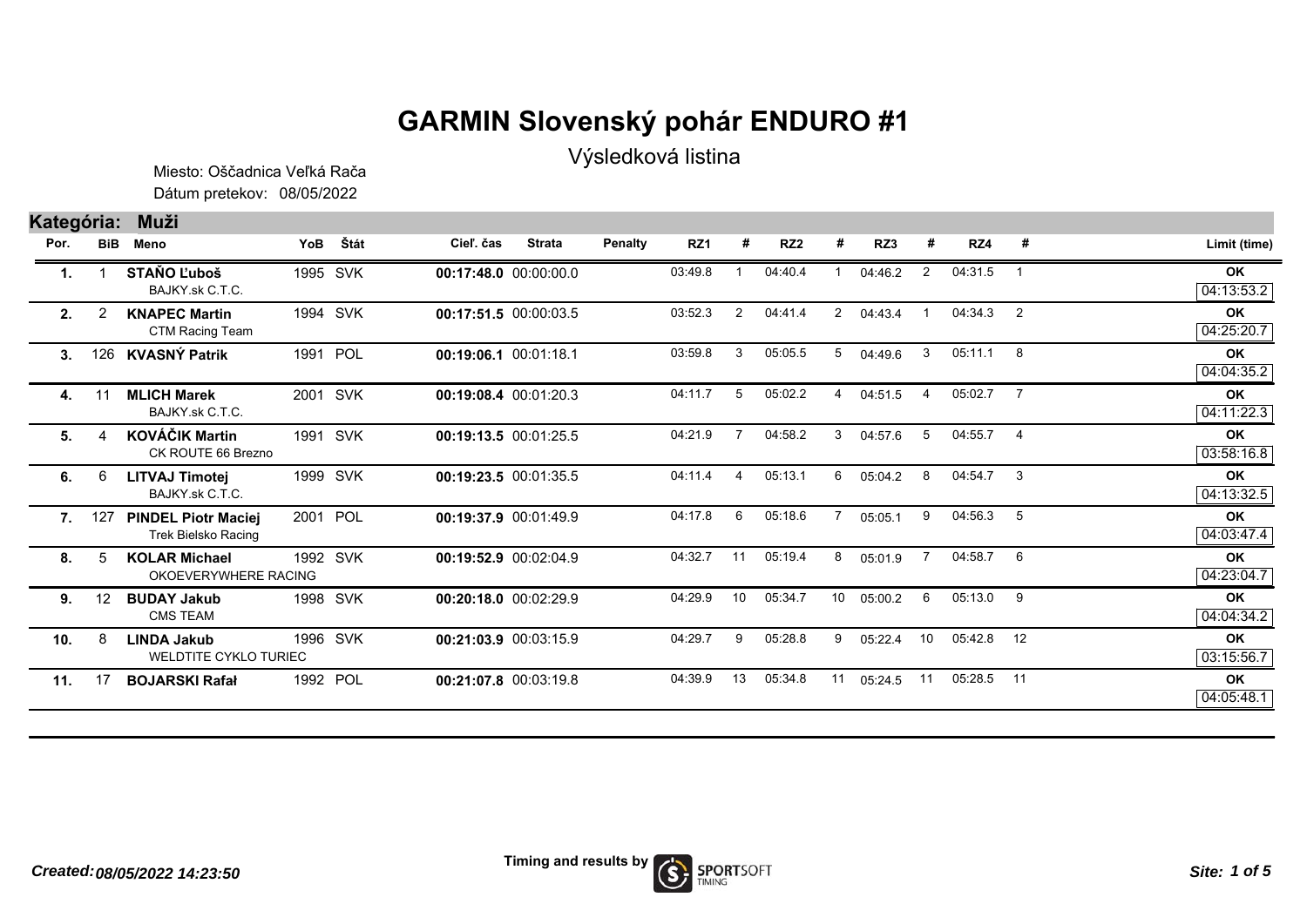| Kategória:       |            | Muži                                                         |     |          |                       |               |                |         |                |                 |                |            |                |         |                |                         |
|------------------|------------|--------------------------------------------------------------|-----|----------|-----------------------|---------------|----------------|---------|----------------|-----------------|----------------|------------|----------------|---------|----------------|-------------------------|
| Por.             | <b>BiB</b> | Meno                                                         | YoB | Štát     | Cieľ. čas             | <b>Strata</b> | <b>Penalty</b> | RZ1     | #              | RZ <sub>2</sub> | #              | RZ3        | #              | RZ4     | #              | Limit (time)            |
| 12.              | 10         | VARHAŇOVSKÝ Jakub<br><b>BIKEPRO SPORT</b>                    |     | 1999 SVK | 00:21:19.8 00:03:31.7 |               |                | 04:32.9 | 12             | 05:57.1         | 13             | 05:24.7    | 12             | 05:25.0 | 10             | <b>OK</b><br>04:11:16.7 |
| 13.              | 15         | <b>VYKOUPIL Jan</b><br>DAB Racing Team                       |     | 1992 CZE | 00:21:38.0 00:03:49.9 |               |                | 04:29.6 | 8              | 05:40.4         |                | 12 05:27.3 | 13             | 06:00.5 | 14             | OK<br>03:52:20.9        |
| 14.              | 7          | <b>LEGÁT Kristián</b><br>MŠK Krompachy                       |     | 1997 SVK | 00:23:19.1 00:05:31.1 |               |                | 04:57.2 | 14             | 06:16.5         |                | 14 06:17.4 | 14             | 05:47.8 | - 13           | <b>OK</b><br>04:17:38.8 |
| Kategória:       |            | Muži U21                                                     |     |          |                       |               |                |         |                |                 |                |            |                |         |                |                         |
| Por.             | <b>BiB</b> | Meno                                                         | YoB | Štát     | Cieľ. čas             | <b>Strata</b> | Penalty        | RZ1     | #              | RZ <sub>2</sub> | #              | RZ3        | #              | RZ4     | #              | Limit (time)            |
| 1.               | 20         | <b>CHOMIST Patrik</b><br><b>OSMOS GRAVITY TEAM</b>           |     | 2003 SVK | 00:18:30.1 00:00:00.0 |               |                | 03:56.7 | $\mathbf{1}$   | 04:56.9         | $\overline{2}$ | 04:50.7    | $\overline{2}$ | 04:45.6 | $\overline{1}$ | <b>OK</b><br>03:59:29.3 |
| 2.               | 22         | PAUČIN Samuel<br>CTM Racing Team                             |     | 2002 SVK | 00:18:36.8 00:00:06.7 |               |                | 04:03.7 | $\overline{2}$ | 04:53.1         | -1             | 04:53.2    | $\overline{4}$ | 04:46.7 | 2              | <b>OK</b><br>03:59:03.2 |
| 3.               | 24         | <b>KRUPA Maroš</b><br>OKOEVERYWHERE RACING                   |     | 2006 SVK | 00:18:54.8 00:00:24.7 |               |                | 04:04.8 | 3              | 05:00.0         | 3              | 04:48.2    | $\mathbf{1}$   | 05:01.6 | $\overline{4}$ | <b>OK</b><br>04:08:20.8 |
| 4.               | 18         | <b>HANZLÍK Ondrej</b><br>CTM Racing Team                     |     | 2003 SVK | 00:18:58.9 00:00:28.8 |               |                | 04:09.0 | 4              | 05:03.0         | $\overline{4}$ | 04:51.5    | 3              | 04:55.3 | - 3            | <b>OK</b><br>04:01:39.7 |
| 5.               | 32         | <b>BARTOSZEK Dominik</b>                                     |     | 2005 POL | 00:20:13.7 00:01:43.6 |               |                | 04:24.5 | $\overline{7}$ | 05:22.1         | 5              | 05:04.2    | 5              | 05:22.8 | -5             | <b>OK</b><br>04:19:12.6 |
| 6.               | 21         | NOVODOMEC Sebastián 2005 SVK<br><b>WELDTITE CYKLO TURIEC</b> |     |          | 00:20:33.7 00:02:03.6 |               |                | 04:23.9 | 5              | 05:27.5         | 6              | 05:13.4    | 6              | 05:28.9 | $\overline{7}$ | OK<br>04:11:49.9        |
| $\overline{7}$ . | 35         | <b>HATHAZI Arthur</b><br><b>Bikepoint Racing</b>             |     | 2006 ROM | 00:21:06.1 00:02:36.0 |               |                | 04:33.9 | 9              | 05:38.1         | 10             | 05:25.1    | 8              | 05:29.0 | 8              | <b>OK</b><br>04:08:47.3 |
| 8.               | 25         | <b>AIZNER Radomír</b><br>BAJKY.sk C.T.C.                     |     | 2005 SVK | 00:21:09.3 00:02:39.2 |               |                | 04:36.9 | 11             | 05:28.5         | $\overline{7}$ | 05:28.1    | 10             | 05:35.6 | 11             | <b>OK</b><br>04:04:28.0 |
| 9.               | 30         | <b>GUTH Richard</b><br><b>WELDTITE CYKLO TURIEC</b>          |     | 2005 SVK | 00:21:12.5 00:02:42.3 |               |                | 04:41.8 | 12             | 05:35.0         | 8              | 05:32.5    | 12             | 05:23.1 | 6              | <b>OK</b><br>03:45:42.6 |
| 10.              |            | 132 KRYWULT Igor                                             |     | 2005 POL | 00:21:24.6 00:02:54.5 |               |                | 04:24.2 | 6              | 05:48.3         | 13             | 05:32.6    | 13             | 05:39.4 | 12             | OK<br>04:13:47.2        |
| 11.              | 29         | <b>HAJDÚK Matúš</b>                                          |     | 2003 SVK | 00:21:35.7 00:03:05.6 |               |                | 04:43.0 | 13             | 05:35.7         | 9              | 05:18.7    | $\overline{7}$ | 05:58.2 | 18             | OK<br>03:53:08.7        |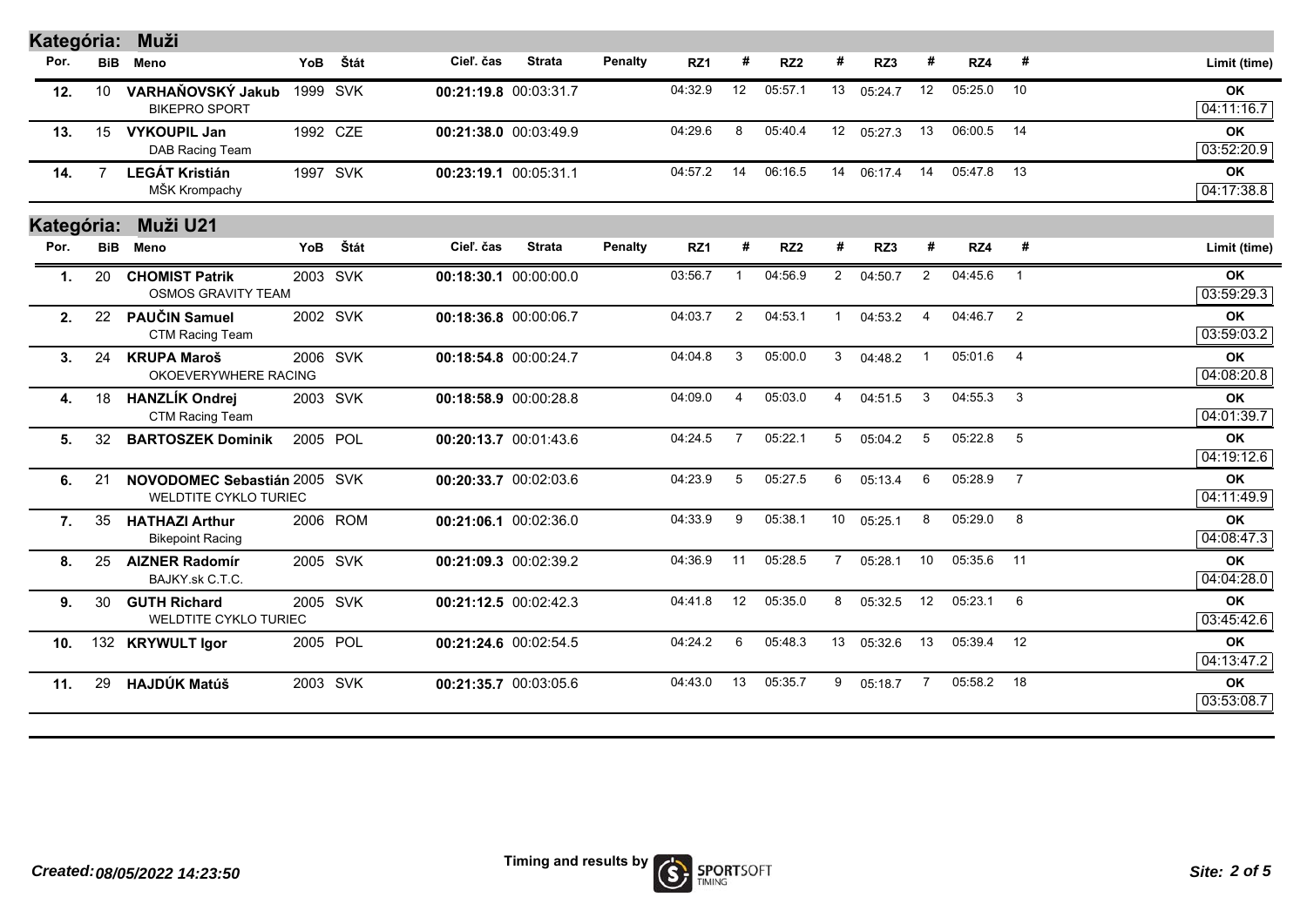| Kategória: |            | Muži U21                                           |     |          |                       |               |                |         |    |                 |    |            |    |            |      |                         |
|------------|------------|----------------------------------------------------|-----|----------|-----------------------|---------------|----------------|---------|----|-----------------|----|------------|----|------------|------|-------------------------|
| Por.       | <b>BiB</b> | Meno                                               | YoB | Štát     | Cieľ. čas             | <b>Strata</b> | <b>Penalty</b> | RZ1     | #  | RZ <sub>2</sub> | #  | RZ3        | #  | RZ4        | #    | Limit (time)            |
| 12.        | 44         | <b>VEPY Matej</b><br>OKOEVERYWHERE RACING          |     | 2007 SVK | 00:21:40.6 00:03:10.5 |               |                | 04:35.7 | 10 | 06:02.9         |    | 17 05:29.8 | 11 | 05:32.0    | 10   | <b>OK</b><br>04:10:53.0 |
| 13.        | 36         | <b>CÍBIK David</b><br>OKOEVERYWHERE RACING         |     | 2004 SVK | 00:21:54.6 00:03:24.5 |               |                | 04:48.0 | 14 | 05:51.4         |    | 14 05:26.2 | 9  | 05:48.9    | 16   | OK<br>04:10:43.2        |
| 14.        | 27         | <b>BLAHUŠIAK Timotej</b><br>BAJKY.sk C.T.C.        |     | 2004 SVK | 00:22:09.7 00:03:39.6 |               |                | 05:01.5 | 18 | 05:46.1         |    | 12 05:33.7 | 14 | 05:48.3 14 |      | OK<br>04:04:39.8        |
| 15.        | 33         | <b>BRNIAK Adam</b><br>OKOEVERYWHERE RACING         |     | 2005 SVK | 00:22:17.3 00:03:47.2 |               |                | 04:29.4 | 8  | 05:42.7         |    | 11 06:35.2 | 23 | 05:29.9    | 9    | OK<br>04:13:02.9        |
| 16.        | 45         | <b>SMATANA Martin</b><br><b>CMS TEAM</b>           |     | 2007 SVK | 00:22:31.5 00:04:01.4 |               |                | 05:01.3 | 17 | 06:01.9         | 16 | 05:39.0    | 15 | 05:49.2 17 |      | OK<br>04:12:10.4        |
| 17.        | 39         | <b>KASTELOVIČ Tomáš</b><br>OKOEVERYWHERE RACING    |     | 2006 SVK | 00:22:57.6 00:04:27.5 |               |                | 04:59.3 | 16 | 06:25.4         | 18 | 05:44.5    | 16 | 05:48.3    | 14   | OK<br>04:04:07.8        |
| 18.        | 46         | RYTWIŃSKI Sebastian<br>2B Enduro Team              |     | 2005 POL | 00:23:03.8 00:04:33.7 |               |                | 05:19.7 | 22 | 05:53.8         |    | 15 06:02.2 | 19 | 05:48.0    | 13   | OK<br>04:18:26.7        |
| 19.        | 38         | <b>KRIŠKO Matúš</b><br>BAJKY.sk C.T.C.             |     | 2003 SVK | 00:23:59.7 00:05:29.6 |               |                | 05:14.1 | 19 | 06:36.5         | 20 | 05:58.7    | 18 | 06:10.3    | 19   | <b>OK</b><br>04:08:30.8 |
| 20.        | 31         | <b>KRMENSKÝ Adam</b><br><b>ENJOY THE RIDE TEAM</b> |     | 2002 SVK | 00:24:13.1 00:05:43.0 |               |                | 04:56.2 | 15 | 06:40.2         | 22 | 06:11.6    | 21 | 06:25.0    | 21   | <b>OK</b><br>04:09:14.4 |
| 21.        | 47         | JALČ Lukáš<br>MŠK Krompachy                        |     | 2004 SVK | 00:24:13.3 00:05:43.2 |               |                | 05:19.6 | 21 | 06:39.8         | 21 | 05:50.9    | 17 | 06:22.9 20 |      | OK<br>03:57:44.7        |
| 22.        | 26         | <b>MURÍN Matej</b><br>Prodefekt                    |     | 2002 SVK | 00:24:59.0 00:06:28.9 |               |                | 05:31.2 | 23 | 06:27.7         | 19 | 06:14.1    | 22 | 06:45.8    | - 23 | OK<br>04:07:08.0        |
| 23.        | 40         | <b>MESARČ Michael</b><br><b>BIG BIKE team</b>      |     | 2006 SVK | 00:25:02.2 00:06:32.0 |               |                | 05:18.7 | 20 | 07:01.2         | 23 | 06:08.5    | 20 | 06:33.6    | 22   | OK<br>04:03:24.2        |
| 24.        | 42         | <b>DOBÁK Jakub</b><br>Bajkula Bearider Bratislava  |     | 2004 SVK | 00:27:49.2 00:09:19.1 |               |                | 06:03.1 | 25 | 07:30.3         | 24 | 06:46.3    | 25 | 07:29.4 24 |      | OK<br>04:20:19.9        |
| 25.        | 43         | <b>DOBÁK Ján</b><br>Kaktus bike - team Bratislava  |     | 2006 SVK | 00:28:00.1 00:09:30.0 |               |                | 05:49.5 | 24 | 07:41.7         | 25 | 06:43.7    | 24 | 07:45.1 25 |      | OK<br>04:21:38.3        |
| 26.        | 37         | <b>LEŠČINSKÝ Lukáš</b><br><b>JUMP SPORT RIDERS</b> |     | 2004 SVK | 00:45:49.7 00:27:19.6 |               |                | 11:27.1 | 26 | 11:58.2         | 26 | 09:04.1    | 26 | 13:20.2 26 |      | <b>NO</b><br>04:53:14.8 |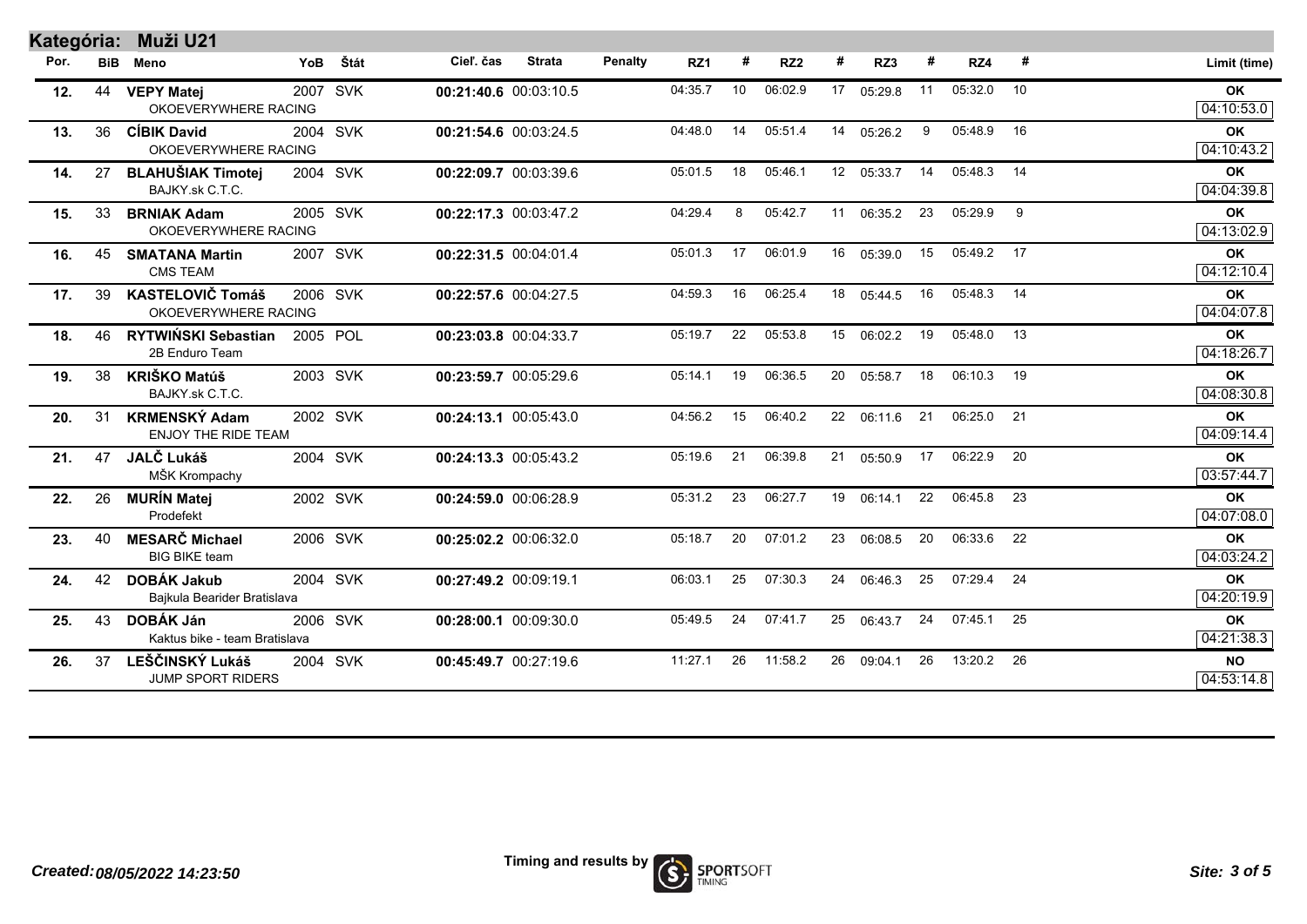| Kategória:      |            | Muži U21                                               |            |          |                       |               |                |         |                |                 |                 |         |                |            |                         |                         |
|-----------------|------------|--------------------------------------------------------|------------|----------|-----------------------|---------------|----------------|---------|----------------|-----------------|-----------------|---------|----------------|------------|-------------------------|-------------------------|
| Por.            | <b>BiB</b> | Meno                                                   | <b>YoB</b> | Štát     | Cieľ. čas             | <b>Strata</b> | <b>Penalty</b> | RZ1     | #              | RZ <sub>2</sub> | #               | RZ3     | #              | RZ4        | #                       | Limit (time)            |
|                 | 41         | <b>BOROVSKÝ Nikolas</b><br>Bajkula Bearider Bratislava |            | 2003 SVK | <b>DNF</b>            |               |                | 05:25.5 | $\mathbf 1$    | 07:13.8         | $\mathbf{1}$    | 06:23.6 | $\mathbf{1}$   |            | $\mathbf{1}$            | <b>OK</b>               |
| Kategória:      |            | Masters 35+                                            |            |          |                       |               |                |         |                |                 |                 |         |                |            |                         |                         |
| Por.            | <b>BiB</b> | Meno                                                   | <b>YoB</b> | Štát     | Cieľ. čas             | <b>Strata</b> | <b>Penalty</b> | RZ1     | #              | RZ <sub>2</sub> | #               | RZ3     | #              | RZ4        | #                       | Limit (time)            |
| 1.              | 53         | <b>DRÁBIK Peter</b><br><b>CUBE ENDURO TEAM</b>         |            | 1973 SVK | 00:19:17.9 00:00:00.0 |               |                | 04:11.6 | 4              | 05:14.5         | 3               | 04:58.9 | $\mathbf{2}$   | 04:52.9    | $\overline{1}$          | <b>OK</b><br>03:37:44.7 |
| 2.              | 54         | <b>RECZEK Paweł</b><br>Eskimoo Racing Team             |            | 1979 POL | 00:19:23.0 00:00:05.1 |               |                | 04:09.0 | 3              | 04:58.2         |                 | 04:48.2 |                | 05:27.5    | 6                       | <b>NO</b><br>04:30:47.9 |
| 3.              |            | 125 KVASNY Roman<br>Trek Bielsko Racing                |            | 1973 POL | 00:19:26.2 00:00:08.2 |               |                | 04:07.2 | $\overline{1}$ | 05:09.1         | $\overline{2}$  | 05:05.8 | 3              | 05:04.0    | $\overline{2}$          | OK<br>04:05:48.0        |
| 4.              | 48         | ŠPALEK Michal<br>Športservis Team                      |            | 1983 SVK | 00:19:48.6 00:00:30.6 |               |                | 04:07.8 | $\overline{2}$ | 05:22.1         | 4               | 05:07.4 | $\overline{4}$ | 05:11.2    | $\overline{\textbf{3}}$ | OK<br>04:06:32.9        |
| 5.              | 49         | ŠKVARKO Martin<br><b>RIDEPRO</b>                       |            | 1986 SVK | 00:20:33.2 00:01:15.2 |               |                | 04:31.1 | 6              | 05:35.5         | 5               | 05:15.0 | 5              | 05:11.6    | $\overline{4}$          | OK<br>03:53:02.8        |
| 6.              | 51         | LOPUŠNÝ Dušan<br>CK ROUTE 66 Brezno                    |            | 1983 SVK | 00:20:54.4 00:01:36.4 |               |                | 04:31.0 | 5              | 05:39.0         | $\overline{7}$  | 05:18.9 | $\overline{7}$ | 05:25.3    | 5                       | OK<br>04:03:43.5        |
| 7.              | 60         | <b>CHMIELECKI Paweł</b><br>Eskimoo Racing Team         |            | 1987 POL | 00:21:16.1 00:01:58.1 |               |                | 04:39.7 | $\overline{7}$ | 05:35.7         | 6               | 05:15.6 | 6              | 05:44.9    | $\overline{7}$          | <b>OK</b><br>04:29:51.3 |
| 8.              | 59         | <b>KAPŁANIAK Tomasz</b><br>Eskimoo Racing Team         |            | 1981 POL | 00:24:25.2 00:05:07.3 |               |                | 04:59.8 | 8              | 06:27.8         | 8               | 06:17.0 | 9              | 06:40.5    | 8                       | <b>NO</b><br>04:31:05.3 |
| 9.              | 52         | <b>HRÍBIK Roman</b><br>OKOEVERYWHERE RACING            |            | 1985 SVK | 00:24:57.9 00:05:39.9 |               |                | 05:10.1 | 9              | 06:44.7         | 9               | 06:01.0 | 8              | 07:02.0    | 9                       | OK<br>03:56:53.9        |
| 10 <sub>1</sub> |            | 133 SMATANA Martin                                     |            | 1977 SVK | 00:26:45.8 00:07:27.8 |               |                | 05:21.2 | 10             | 07:16.7         | 11              | 07:00.3 | 11             | 07:07.5    | 10                      | OK<br>02:50:00.3        |
| 11.             | 58         | <b>OLAR Mihai-Liviu</b><br>cs la hoya                  |            | 1982 ROM | 00:27:14.9 00:07:56.9 |               |                | 05:48.0 | 11             | 06:50.6         | 10 <sup>1</sup> | 06:42.0 | 10             | 07:54.2 11 |                         | OK<br>03:59:41.9        |
| 12.             | 57         | <b>HRMO Vladimír</b>                                   |            | 1974 SVK | 00:32:07.8 00:12:49.8 |               |                | 06:19.7 | 13             | 09:02.9         | 13              | 07:36.9 | 12             | 09:08.1    | 13                      | OK<br>04:13:23.6        |
| 13.             | 56         | <b>DZUREK Juraj</b><br>BAJKY.sk C.T.C.                 |            | 1985 SVK | 00:33:05.5 00:13:47.5 |               |                | 07:17.7 | 14             | 09:21.8         | 14              | 07:38.6 | 13             | 08:47.2    | 12                      | OK<br>04:03:08.4        |